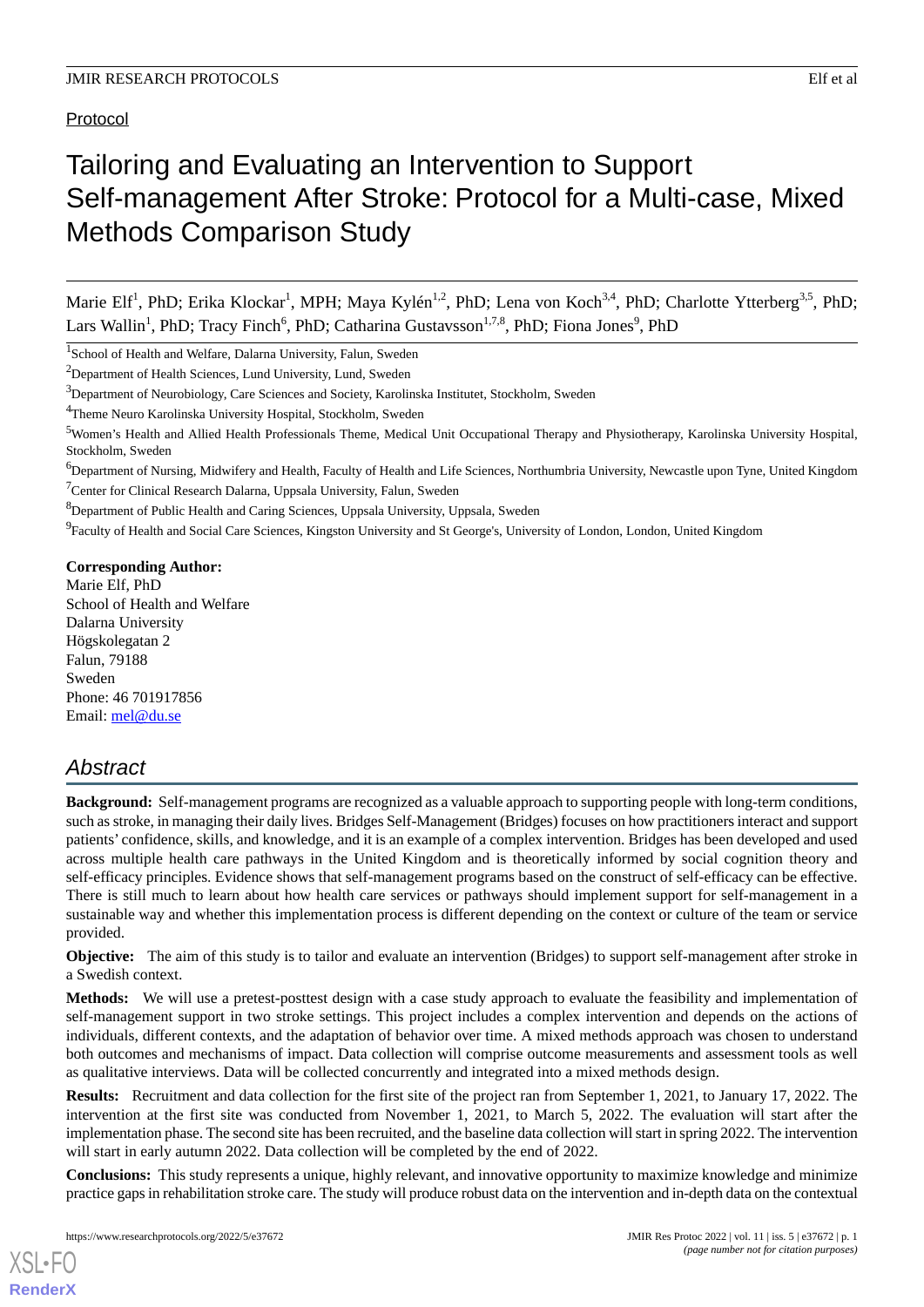factors and mechanisms related to the feasibility of the intervention and for whom it is feasible. Bridges has been used in the United Kingdom for more than 10 years, and this study will explore its contextualization and implementation within a Swedish stroke environment. The evaluation will study results at the patient, staff, and organizational levels and provide recommendations for the adoption and refinement of future efforts to support self-management.

**International Registered Report Identifier (IRRID):** DERR1-10.2196/37672

*(JMIR Res Protoc 2022;11(5):e37672)* doi: [10.2196/37672](http://dx.doi.org/10.2196/37672)

## **KEYWORDS**

self-management; self-management support; self-efficacy; stroke rehabilitation; home rehabilitation; person-centered care

# *Introduction*

#### **Background**

Self-management programs are recognized as a valuable approach to supporting people with long-term conditions, such as stroke, to manage their daily lives [\[1,](#page-8-0)[2](#page-8-1)]. The essential skills that support successful self-management are also considered critical when navigating the transition from acute illness with structured care in hospital to discharge home [\[3](#page-8-2),[4\]](#page-8-3). However, there is relatively little knowledge and research about how health care services or pathways should implement support for self-management in a sustainable way and whether this implementation process is different depending on the context or culture of the team or service provided [\[5](#page-8-4)]. In this study, as part of the SELMA (Self-Management) project, we will tailor and evaluate an intervention developed in the United Kingdom to support self-management after stroke.

Stroke is an acute condition but can have a long-term impact on individuals and families; despite a reduction in the incidence through advances in prevention and emergency care, support for life after stroke and the long-term effects on the individual and families remain inadequate in most health care systems in Europe [\[6](#page-8-5)]. Recent health care policy discourses have accelerated efforts to minimize hospital stays and provide more care in the community and the patient's home [\[7](#page-8-6),[8\]](#page-8-7), which can be challenging. There are high expectations for individuals and family members to manage their rehabilitation and aftercare, including the coordination of services [[9\]](#page-9-0). In addition, the intensity of services in the community can also be limited [[10\]](#page-9-1). This highlights a real need to initiate high-quality self-management support earlier in the stroke pathway to enable individuals and families to manage the transition from hospital to home and live well after the experience of stroke.

Definitions of what constitutes self-management support vary, but it has been conceptualized as a process in which the person living with a long-term condition, such as stroke, is supported to be an active partner in their recovery process [\[11](#page-9-2)]; this definition has been supported by the World Health Organization [[12\]](#page-9-3). Self-management has also been described as a fundamental part of person-centered care [\[13](#page-9-4)], which aims to give people opportunities to improve and manage their health according to their beliefs, values, and preferences. Person-centered care also supports the premise that people should be given tools and strategies to recognize and develop their strengths and abilities to live independent and satisfying lives as much as is possible [[14](#page-9-5)[-16](#page-9-6)]. In that sense, the concept of person-centered care is

strongly related to person-centered self-management support, which prioritizes and encourages patients to define their health outcomes according to what is most meaningful and important [[17\]](#page-9-7). This is supported by research showing that recovery after a stroke can be enhanced when the person and his or her family or care network work collaboratively with health care professionals and are empowered to define their own goals and activities to support recovery [\[13](#page-9-4)].

While there is a move toward more collaborative health care and partnership working models, some critics of self-management programs have highlighted their limitations, particularly when they are professionally led and limited to didactic methods of providing health education to individuals and their families [[18,](#page-9-8)[19](#page-9-9)]. Self-management methods have also been criticized for not reaching groups with low health literacy or cognitive or communication impairments [\[20](#page-9-10)[-22\]](#page-9-11). In addition, self-management can be conceptualized as a moral responsibility, contingent on personal agency without considering the person's and family's circumstances, social capital, networks, health literacy, ethnicity, and culture [[22\]](#page-9-11).

Given the high numbers of people who experience cognitive or communication problems and mood disorders poststroke [\[23](#page-9-12)[,24](#page-9-13)], there is a need to develop self-management programs that are more inclusive and to find creative ways to support individuals' knowledge, skills, and confidence to live well with their condition [\[25](#page-9-14)]. According to a Cochrane review in 2016, self-management programs based on the construct of self-efficacy are the most effective in changing people's psychological state and quality of life poststroke [[26\]](#page-9-15). Self-efficacy is a key construct in social cognitive theory [[27\]](#page-9-16). It is defined as people's beliefs about their capabilities to produce designated levels of performance that influence other events that affect their lives [[28\]](#page-9-17).

Self-efficacy beliefs can determine how people feel, think, motivate themselves, and behave concerning their health by determining the goals people set, how much effort they invest in achieving those goals, and their resilience when faced with difficulties or failure. Self-efficacy can be considered a mediator and an outcome, and studies have shown a relationship between self-efficacy, activity performance, disability, mood, and quality of life poststroke [[29\]](#page-9-18). Currently, self-management programs that are theoretically informed by behavior change theories, such as social cognitive theory, show a more significant impact [[25,](#page-9-14)[26,](#page-9-15)[30\]](#page-9-19).

Self-management support integrated into everyday health care practice could be one way to avoid the constructions and practice

 $XSI - F($ **[RenderX](http://www.renderx.com/)**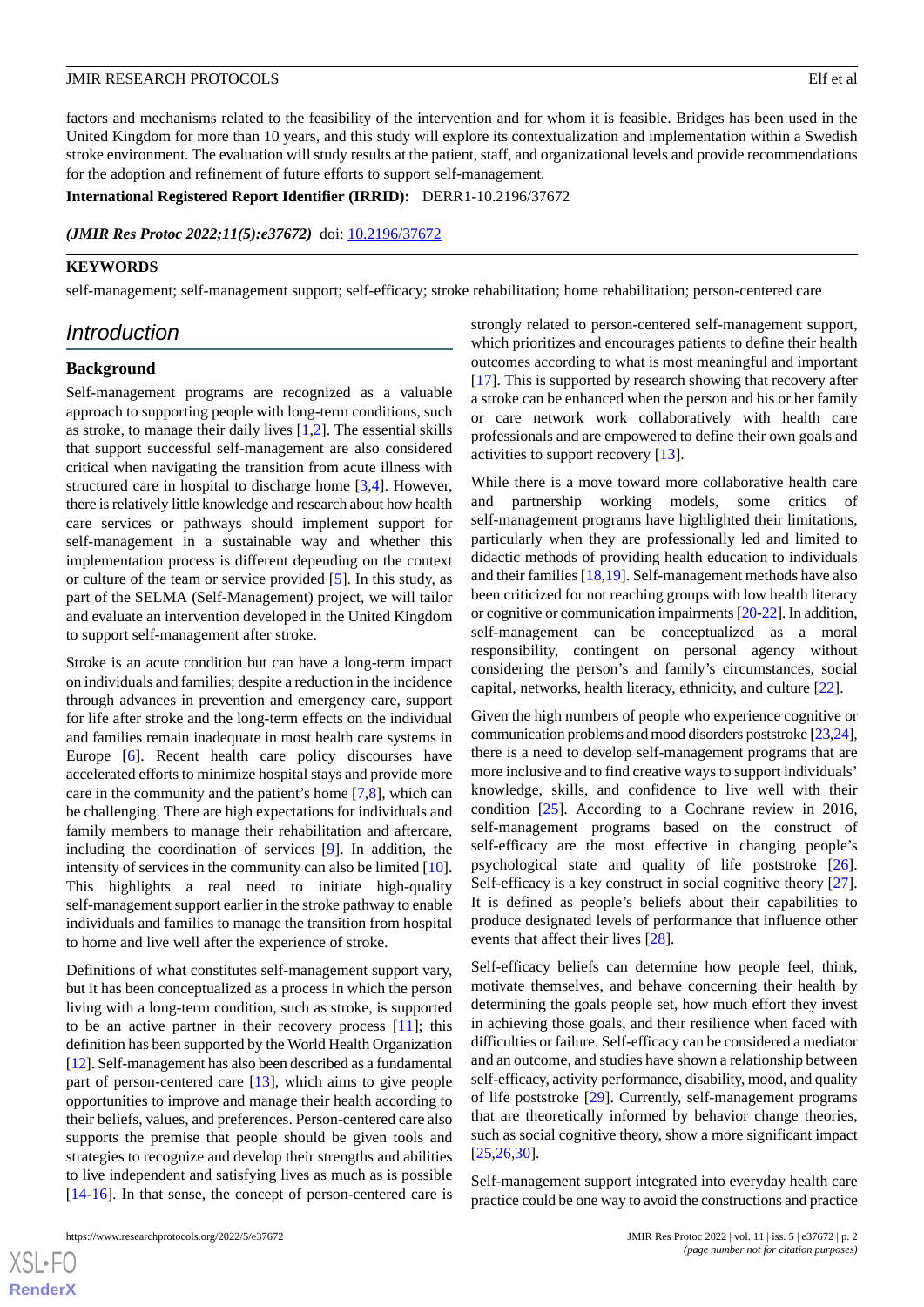of self-management as an add-on to health care [[31-](#page-9-20)[33\]](#page-10-0), but the study of the implementation of programs into service settings, such as a stroke pathway, remains limited. Implementation science is an evolving but established field that provides theories, frameworks, and methodologies for investigating implementation challenges and that contributes to the identification of solutions [[34\]](#page-10-1).

The implementation of new ways of working in health care is always context dependent, and careful consideration is required to develop feasible implementation strategies [[35\]](#page-10-2). The intervention in this study is a model of personalized self-management support—Bridges Self-Management (Bridges) [[25](#page-9-14)[,31](#page-9-20)]—and is defined as a complex, as it is characterized by several interacting components that will be implemented in a multidisciplinary team. According to the Medical Research Council (MRC) [[35\]](#page-10-2), "An intervention might be considered complex because of properties of the intervention itself, such as the number of components involved; the range of behaviours targeted; expertise and skills required by those delivering and receiving the intervention; the number of groups, settings, or levels targeted; or the permitted level of flexibility of the intervention or its components." The Bridges intervention is a complex intervention because it targets a range of behaviors that include new working methods and may vary greatly across settings in terms of the professional groups involved and patient populations. The SELMA project will explore the process of the implementation of using Bridges. Process evaluation studies can help address how an intervention works and why it does not work in different contexts. Understanding the process and context can help improve fidelity to the core elements that drive an intervention's effectiveness and adaptability to the local context.

As a complex intervention, Bridges [[25\]](#page-9-14) focuses on how practitioners interact and support confidence, skills, and knowledge, and it is theoretically informed by principles to support self-efficacy. Health care practitioners support individuals in gaining confidence in self-management using specific strategies and coaching language integrated into everyday practice. First established for stroke, Bridges is feasible in community and acute health care settings. In this study, Bridges will be tailored to the Swedish service setting and evaluated using a mixed methods and process evaluation study design.

#### **Aims and Research Questions**

The proposed project aims to evaluate a self-management program intervention and study the implementation process. The specific aims are to explore the following:

- 1. The feasibility of refining Bridges training for stroke teams and integrating it into Swedish stroke settings.
- 2. The self-efficacy, health, well-being, self-management, and perceived participation in rehabilitation of patients with stroke pre- and postimplementation.
- 3. The conceptualization and description of the intervention as a self-management approach by persons with stroke and staff.
- 4. The ability of the intervention to change the nature of interactions between patients and staff.

[XSL](http://www.w3.org/Style/XSL)•FO **[RenderX](http://www.renderx.com/)** 5. The critical mechanisms in the implementation process required for integrating self-management support at the individual and ward levels.

# *Methods*

#### **Study Design**

We will use a pretest-posttest design with a case study approach to evaluate the feasibility and implementation of self-management support in two stroke care settings. Case studies can provide rich data and are particularly useful when understanding the implementation of a complex intervention in a real-world setting in which the process or context cannot be controlled [[36\]](#page-10-3). As this project includes a complex intervention and depends on the actions of individuals, different contexts, and the adaptation of behavior over time [\[37\]](#page-10-4), we chose a mixed methods approach to understand both the outcomes and mechanisms of impact. The data collection will comprise outcome measurements by self-assessment questionnaires and qualitative interviews. Thus, quantitative and qualitative data will be collected concurrently and integrated into a convergent mixed methods approach [[38\]](#page-10-5).

Normalization process theory (NPT) will guide data collection, analysis, and interpretation [\[39\]](#page-10-6). NPT focuses on the work done by staff collectively to understand the processes by which a complex health care intervention is or is not implemented, embedded, and integrated into practice [\[28](#page-9-17)]. NPT has been applied in health care settings [\[40](#page-10-7)], including stroke care and rehabilitation [[40-](#page-10-7)[42\]](#page-10-8), allowing us to compare our findings with previous studies. NPT is a sociologically informed theory of how new interventions in health care and social care are implemented and embedded as normal practice. Its primary focus is on how different groups of participants involved in the process of implementation *work together* to achieve a practice that is being implemented through four fundamental mechanisms that affect whether a new practice or way of working becomes normalized and embedded in everyday practice. These mechanisms relate to activity performed with the following objectives:

- 1. To make sense of the practice change and gain a shared understanding of the purpose and value of the change and how the new practice differs from previous practice (coherence).
- 2. To participate and have sustained engagement in the activity (cognitive participation).
- 3. To successfully work together with the new practice within its setting (collective action).
- 4. To reflect on and appraise the impacts of the activity in ways that can be used to improve the process for those involved (reflexive monitoring).

In developing the study protocol, we followed the SPIRIT (Standard Protocol Items: Recommendations for Interventional Trials) statement [[43\]](#page-10-9). In addition, the description of the intervention follows the Template for Intervention Description and Replication [[44\]](#page-10-10). We also use MRC's guidelines for process evaluation [\[37](#page-10-4)], which identify aspects necessary for the sustainability of implementation in various contexts.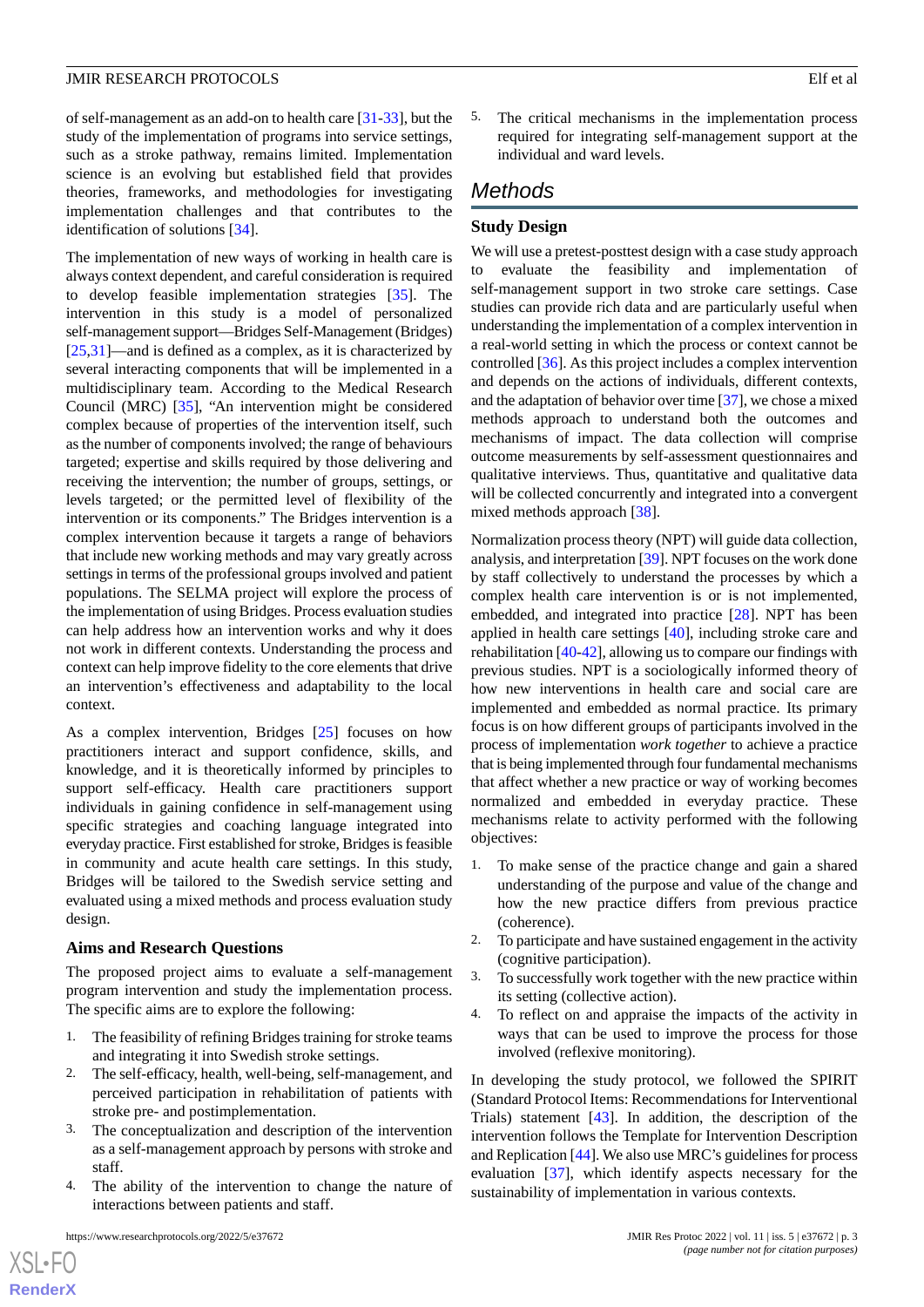# **Study Phases**

The project consists of three phases ([Multimedia Appendix 1\)](#page-8-8). The aim of the first phase is to plan the implementation by exploring the usual practice. In this prephase, data about the provision of standard stroke care within the organization in addition to patients' data will be collected to learn about and understand the service within the included organizations; the data will thereby be used to support the implementation of the intervention by the principles of the NPT [[39\]](#page-10-6).

To tailor the intervention to the Swedish context, the UK Bridges team will hold additional discovery interviews to explore existing experiences of self-management support, goal setting, and discharge planning methods, as well as any critical issues regarding staff caseloads and organizational challenges. Staff taking part in the training will be asked to provide case studies or personas about patients they are currently working with or have worked with in the past that depict self-management successes and challenges. These case studies will be used to contextualize training in the Swedish setting.

The second phase involves the training of the staff according to the Bridges program, followed by an implementation phase, where the rehabilitation team will implement the intervention (ie, Bridges) in their everyday clinical practice. The implementation phase will last approximately 6 months, which will allow the staff to adopt the intervention and embed it into routine practice. The third phase will involve analysis and reporting on the project's implementation and its outcomes.

# **Logic Model of the Study**

The logic model [\(Multimedia Appendix 2\)](#page-8-9) that guides the evaluation of the intervention was developed based on the MRC Framework for the Development and Evaluation of RCTs (randomized controlled trials) for Complex Interventions to Improve Health [\[37](#page-10-4)] and the NPT [\[39](#page-10-6)].

# **Participating Stroke Units, Staff, and Patients**

The study will be conducted at two stroke units in Sweden. We will purposefully recruit stroke units that provide rehabilitation across inpatient and home settings. The 3-year study will be conducted from 2021 to 2023 and will have a mix of multidisciplinary skills.

# **Participants**

The participants in the study will be staff and patients in stroke settings. In regard to the staff, there will be different numbers of staff who carry out the workshop for the intervention depending on the staff size. We expect most people in a staff group to participate. Those who participate are expected to attend all workshops, participate in the discussions, and carry out the intervention tasks. The staff groups will be mixed based on the staff composition of the unit (ie, nurses, physiotherapists, and occupational therapists).

We will also interview approximately 15 staff members in each of the two units to answer questions regarding the organization and integration of self-management in clinical work before and after the implementation of the intervention. The inclusion criterion for the participants in these interviews will be that they should have been working in rehabilitation for at least 6 months.

[XSL](http://www.w3.org/Style/XSL)•FO **[RenderX](http://www.renderx.com/)** A total of 40 patients will be recruited prior to the implementation of the intervention in the standard care context (ie, usual rehabilitation), and 40 will be recruited after the intervention has been implemented in the units (20 at each site). As such, the participants in the preintervention patient group will be different from the participants in the patient group after the implementation of the intervention. The inclusion criteria for the persons with stroke will be as follows: aged 18 years of age or older, 3 to 6 months after stroke onset, discharge from rehabilitation at the hospital or day care, fulfillment of the criteria for a clinical diagnosis of stroke, ability to comprehend study goals and procedures, and knowledge of the Swedish language to such a degree that no interpreter will be required. The participants will also identify a family member who will be asked to participate. The time frame of 3 to 6 months after stroke onset was chosen based on the expectation that patients' physical recovery would be stabilized. However, they might still face difficulties in everyday life that have become evident after engaging in daily activities in their environment after discharge.

# **Recruitment Procedures and Informed Consent**

Initially, stroke unit staff from participating stroke units will be asked to identify potential stroke participants based on the inclusion criteria (ie, diagnosis, age, and level of verbal communication). Patients who fulfill the inclusion criteria will receive an information letter; they will be asked if they are interested in participating in the study and if they will allow a person from the research group to contact them. Within 1 to 2 weeks, potential participants will be contacted by telephone, and those who express an interest in participating will be scheduled for an interview. Before the interview, all self-reported instruments will be sent home to the person so they can fill in the questionnaires before the interviews. At the beginning of each interview, the participants will be informed about the study again and will have the opportunity to ask questions. Informed consent will be recorded.

The recruitment of stroke units will be based on suitability (ie, they have home rehabilitation and the teams consists of multidisciplinary professions). The staff at the included sites will receive an information letter about the study, and they will give their written informed consent to participate.

# **Description of the Intervention**

In this project, the intervention is conceptualized as a staged approach to training staff using Bridges and implementing key principles and strategies within everyday practice with stroke patients. The training will be delivered online and weekly using a staged approach across nine sessions, each lasting between 60 and 90 minutes. Every session will cover critical themes, such as emphasizing the importance of the patient's narrative, past life experiences, skills, and assets; enhancing self-efficacy through mastery and vicarious experiences; supporting key self-management skills, such as goal setting and reflection; and exploring hopes and fears as motivators and drivers for action. The staff will have key activities to implement in their work after each session. Individually and collectively, they will agree on strategies for implementation in their everyday work and ways to sustain support for self-management posttraining. The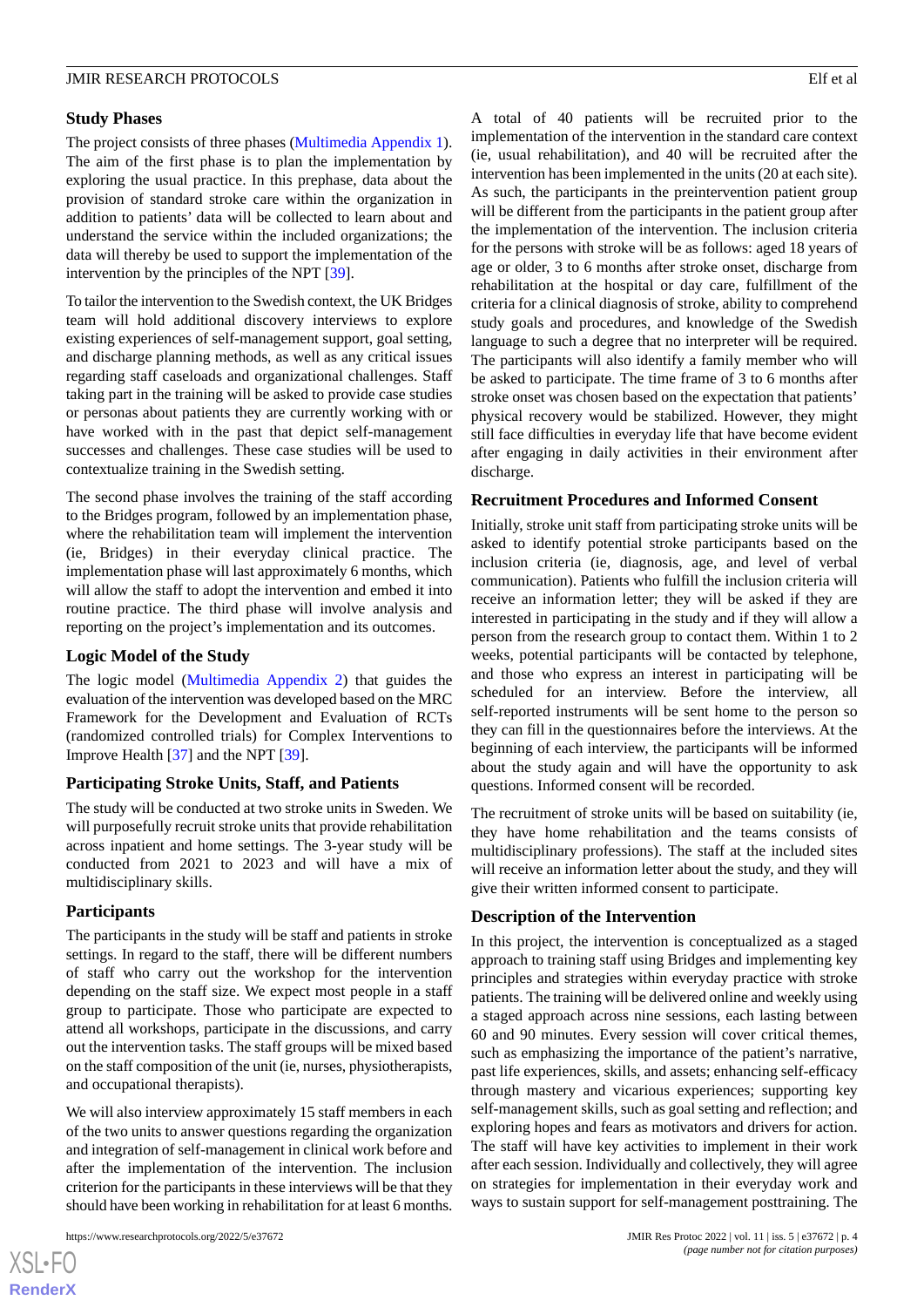training will be co-delivered by an experienced health care academic and practitioner and a person with lived experience of an acute and long-term condition. Staff will receive weekly reminders about key aspects of each session and reminders about their targets for putting Bridges into action. They will also receive access to additional resources, such as an interactive handbook, key evidence, posters, and crib sheets. Staff will be provided with support by an internal, educated, self-management facilitator (ie, champion).

# **Outcomes and Data Collection Methods**

# *Process Evaluation*

Data collection to investigate the implementation, feasibility, role of the context, and influencing mechanisms will take place according to the MRC process evaluation [[35\]](#page-10-2). Data will be collected through individual staff interviews, observations, and researcher-reflective field notes to explore factors that might affect the implementation results. The interview guide for the staff interviews was designed to identify factors that may affect the implementation of Bridges. Questions such as "How do you support patients in self-management?" will be asked. Contextual issues, such as leadership, staff ratio, and organization, will be collected by observations, documents, and interviews with staff and managers.

Researchers will take field notes to observe the sessions throughout the intervention process. The notes will contain observations of how the training sessions and communication work. These data will be complemented by interviews with the Bridges team, who will provide the intervention. The interviews will cover experiences of the intervention, such as delivery method, dose, content, and specific components. The interviews will also cover how closely the participants follow the intervention guide.

The experiences of the intervention from the staff's perspective will be collected through interviews after the intervention. The questions will cover experiences of the intervention, such as delivery method, dose, and the content of the sessions. In addition, a sample of interactions between patients and staff will be observed using an observational framework for case studies and implementation studies developed by Morgan et al [[45\]](#page-10-11). For example, the researchers will note where the meeting takes place, who participates, what it is about, and how self-management is addressed. The observations will be complemented with interviews to gather the staff's experiences of their work processes before and after the intervention.

The interviews will be recorded and transcribed verbatim.

# *Experienced Changes*

To explore the staff's experiences of the intervention and any potential changes in working methods after the intervention, interviews will be conducted before and after the intervention. The interviews will be semistructured and will capture the staff's experiences of their work processes and use of self-management strategies in daily work. Questions will cover the work process and how staff support patients' self-management in a person-centered way. In addition, questions about how they support patient participation will also be asked.

 $XS$  $\cdot$ FC **[RenderX](http://www.renderx.com/)** We will also strive to capture patients' experiences of how the staff supports self-management and provides opportunities to participate before and after the intervention. Questions will be asked to patients about how they experience the staff supporting them in self-management strategies and the way the staff create opportunities for them to be involved in their care and rehabilitation. The same questions will be asked to each cohort of patients before and after the intervention.

The interviews will be recorded and transcribed verbatim.

# *Outcomes*

We will evaluate outcomes at two time points—pre- and postimplementation of the self-management program—using self-reported measurements and interviews pre- and postimplementation. Data from the staff will be collected before and after the intervention in each setting. Data will be collected from patients and relatives in two cohorts before and after the intervention.

# *Staff Data*

The following demographic data will be collected from the staff: sex, age, professional occupation, number of years in stroke care and rehabilitation, and the participating site.

Qualitative interviews will be completed to explore the staff's knowledge, skills, attitudes, and experiences in performing self-management support. The interviews will be semistructured and conducted before and after the intervention. The questions will capture experiences of self-management and the rehabilitation process as well as how the process affects their work. After the intervention, questions will be added about the experience of the intervention. Issues will specifically focus on how the staff adopt strategies for self-management in their contact with patients. The interviews will also explore the experiences of previous uses and potential news and insights into necessary changes after the intervention. The interviews will be recorded and transcribed verbatim.

Integration of self-management in usual practice will be assessed using the Swedish version of the Normalization Measure Development questionnaire (NoMAD) [[46\]](#page-10-12), which measures practitioners' perceptions of the implementation activity level on key NPT-informed domains of work related to the embedding of the intervention: constructs of coherence, cognitive participation, collective action, and reflexive monitoring, as described in the Introduction section. The original version of the NoMAD contains 23 items, and it has been validated across various implementation projects, showing good psychometric properties [[46\]](#page-10-12).

# *Patient Data*

We will evaluate outcomes at two time points—pre- and postimplementation of the self-management program—by asking two open-ended questions and using self-reported measurements before and after the implementation. The two questions will be as follows: (1) Can you tell me how the staff supported you in gaining confidence, skills, and knowledge [to self-manage]? and (2) Can you tell me how the staff created opportunities for you to be involved in your care and treatment? In addition, standardized self-reported measures that reflect the mechanism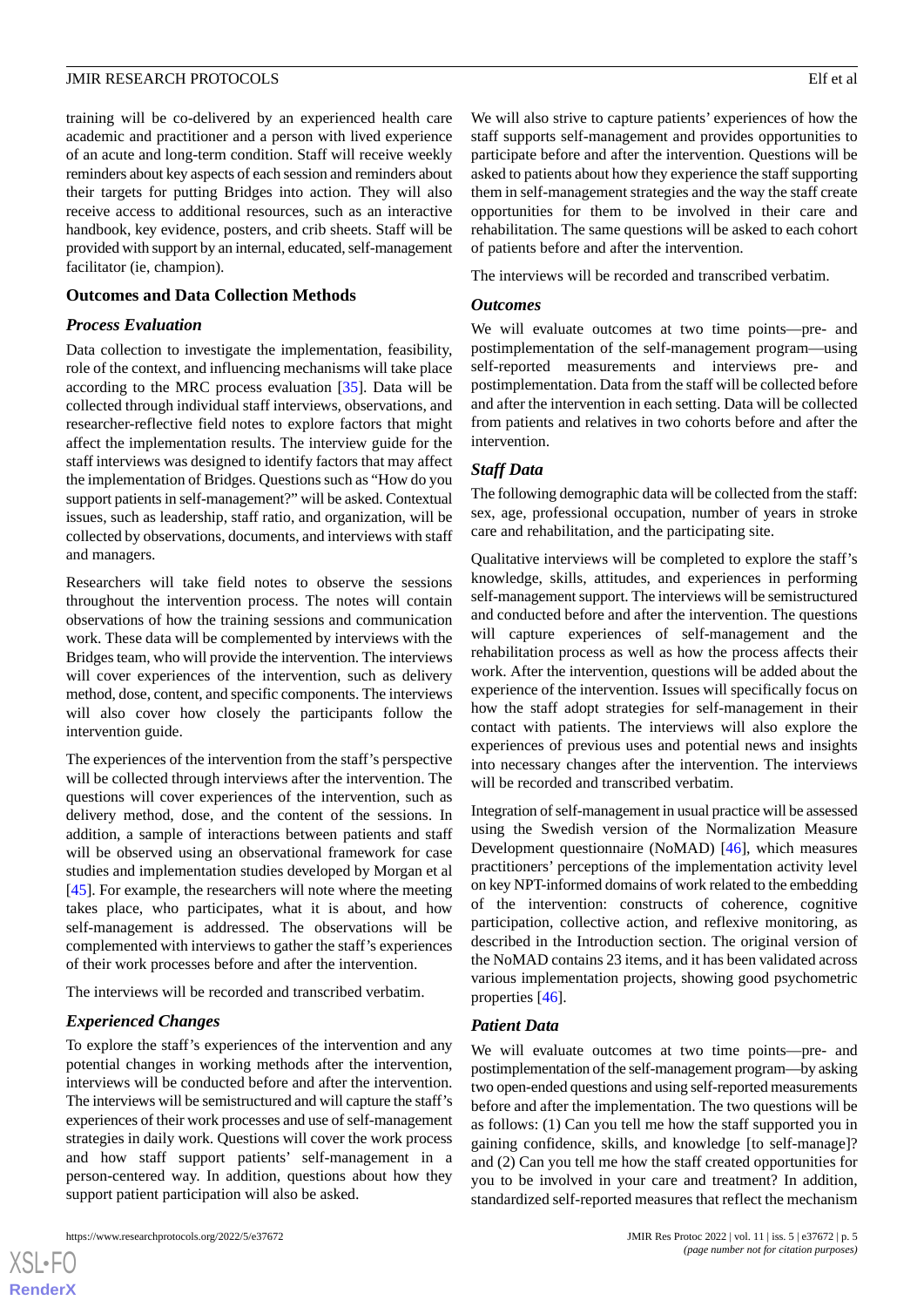of impact, such as self-efficacy for self-management measured by the Stroke Self-efficacy Questionnaire (SSEQ) [\[47](#page-10-13)], will be used to measure individual confidence in performing activities after stroke. The SSEQ consists of 13 items that measure two separate elements of self-efficacy. Items 1 to 8 reflect self-efficacy in different activities, and items 9 to 13 reflect self-efficacy in self-management. Each item is scored on a 4-point scale, where 0 means "not at all confident" and 3 means "very confident." The answer reflects the stroke patient's confidence in the separate items. The total score ranges from 0 to 39, and this number is then divided by the number of items that have been answered. A higher total score suggests stronger perceived self-efficacy. The scale has been validated and used internationally in self-management studies [[31,](#page-9-20)[48](#page-10-14)].

Perceived health will be measured using a single item from the five-level EQ-5D (EQ-5D-5L) instrument [[49\]](#page-10-15), which captures patients' perceived health at the moment. The EQ-5D-5L includes a visual analog scale that records the respondent's self-rated health status on a graduated scale from 0 to 100, with higher scores indicating higher health. In addition, experiences of participation will be evaluated by CollaboRATE [[50\]](#page-10-16), a 3-item measure of the shared decision-making process, where items include the following: (1) How much effort was made to help you understand your health situation? (2) How much effort was made to listen to the things that matter most to you regarding your health situation? and (3) When you chose what to do next, how much effort was put into considering what is most important to you? The patients will respond on a scale from 0 ("none") to 9 ("everything").

Additionally, the Stroke Impact Scale-16 (SIS-16) will be employed to assess self-reported physical function [[51\]](#page-10-17). The SIS-16 is a questionnaire focused on quality-of-life levels related to physical function. Thus, persons are asked to rank the difficulty they experienced during the last 2 weeks when performing 16 skills related to four physical domains (ie, strength, hand function, mobility, and activities of daily living); the difficulty is ranked on a 5-point Likert scale, ranging from 1 ("inability to complete the item") to 5 ("not difficult at all"). The scores are transformed on a scale from 0 to 100. A higher score indicates better levels of subjective health-related quality of life. The SIS-16 has shown good psychometric validity in stroke studies [\[52](#page-10-18)].

We will also use a specially developed scale for self-management, co-designed with stroke survivors and used across the United Kingdom in stroke improvement work and Bridges [[53\]](#page-11-0). The short questionnaire contains eight questions about how patients experience and understand their situation after stroke and how they can use self-care activities. The patient responds on a scale from 1 ("not at all") to 10 ("entirely"). Example items are as follows: (1) "I understand what caused my stroke," (2) "I understand why my stroke affected me in the way that it has," (3) "Right now, I feel confident that I can cope with the ups and downs that can follow a stroke," (4) "My wishes and priorities were respected when the care staff and I set goals and planned for my care and rehabilitation," and (5) "I feel confident about what I need to do to continue to improve now that I have been discharged from the hospital."

Demographic data such as sex, age, diagnosis, and level of stroke burden will also be collected from participating patients. A detailed data collection plan with all the measures is presented in [Table 1](#page-6-0) [\[46](#page-10-12)[-53](#page-11-0)].

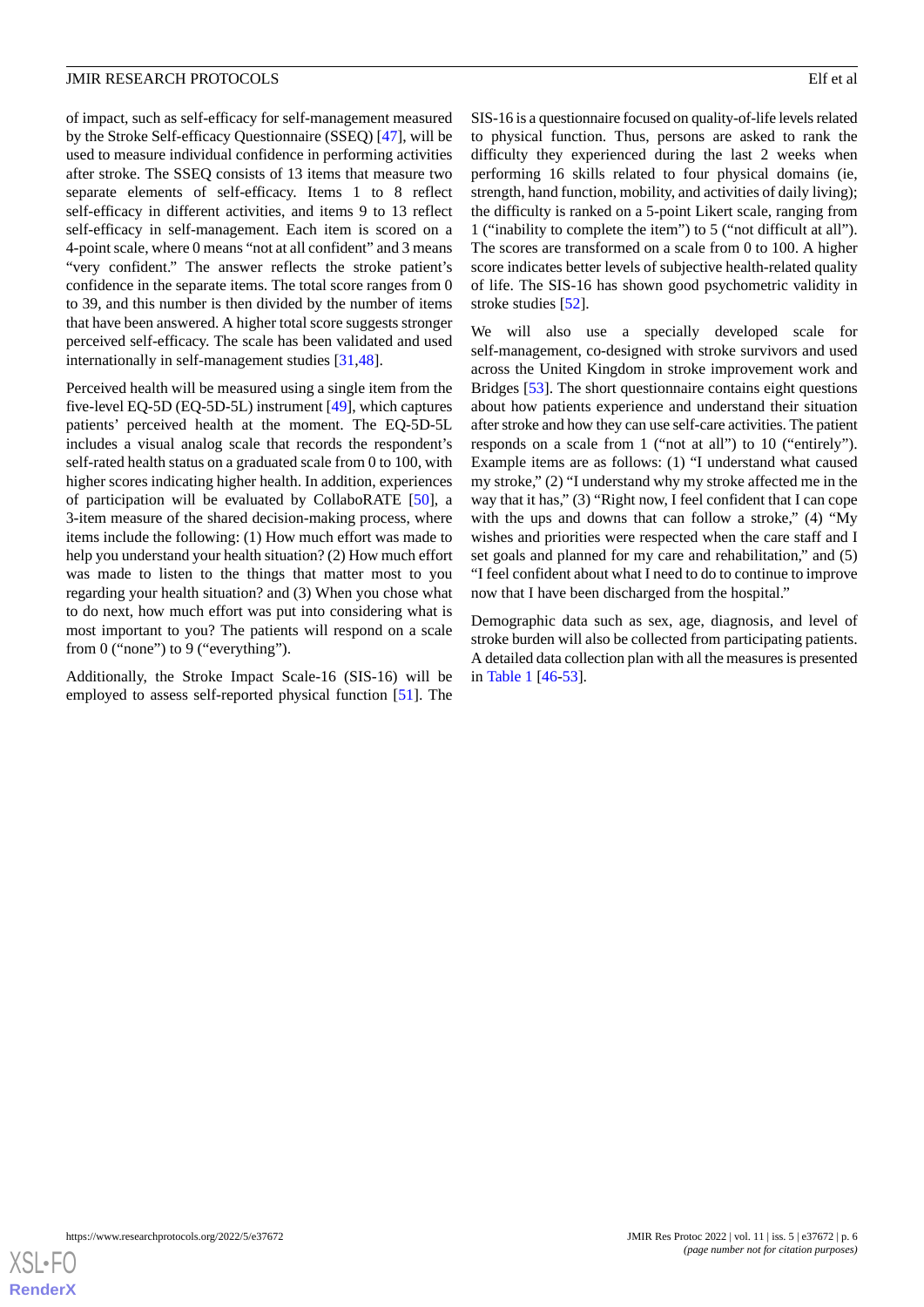<span id="page-6-0"></span>**Table 1.** Data collection and measurements.

| Collected data and methods            | Measurements                                                                                                                                                                                                 | Sources                       |
|---------------------------------------|--------------------------------------------------------------------------------------------------------------------------------------------------------------------------------------------------------------|-------------------------------|
| <b>Patient characteristics</b>        |                                                                                                                                                                                                              |                               |
| Ouestionnaire                         | Year of birth, sex, occupation, level of education, living situation, and date of illness                                                                                                                    | Patient and patient<br>record |
| <b>Staff characteristics</b>          |                                                                                                                                                                                                              |                               |
| Ouestionnaire                         | Year of birth, profession, and time employed in the ward unit                                                                                                                                                | Staff                         |
| <b>Perceived health</b>               |                                                                                                                                                                                                              |                               |
| Questionnaire                         | EQ-5D-5L <sup>a</sup> , 1-100 scale [49]                                                                                                                                                                     | Patient                       |
| Self-efficacy                         |                                                                                                                                                                                                              |                               |
| Questionnaire                         | $SSEQ^{b}$ , 13 items, score 0-3 [47,48]                                                                                                                                                                     | Patient                       |
| Self-management                       |                                                                                                                                                                                                              |                               |
| Ouestionnaire                         | Self-management questionnaire, 8 items, score 1-10 [53]                                                                                                                                                      | Patient                       |
| <b>Stroke impact on daily life</b>    |                                                                                                                                                                                                              |                               |
| Questionnaire                         | SIS-16 <sup>c</sup> , version 2.0, 65 items, 5-point Likert scale [51,52]                                                                                                                                    | Patient                       |
| Participation and experiences of care |                                                                                                                                                                                                              |                               |
| Questionnaire                         | CollaboRATE, 3 items, score 0-9 [50]                                                                                                                                                                         | Patient                       |
| Semistructured interview              | Interview guide: questions about the staff's daily work in the ward unit, how they are<br>trying to support patients' self-management, and if the way of treating patients has changed<br>postimplementation | Staff                         |
| Semistructured interview              | Interview guide: focusing on how staff invited patients to be involved in their own treat-<br>Patient<br>ment and how staff gave support for self-management                                                 |                               |
| Semistructured interview              | Interview guide: questions about how family was involved in the care of the patient and<br>if they saw the staff supporting the patient's self-management                                                    | Family                        |
| Implementation                        |                                                                                                                                                                                                              |                               |
| Questionnaire                         | $N o MADd$ ; three sections covering four dimensions of the normalization process theory;<br>rated on Likert scales [46]                                                                                     | Staff                         |
| Semistructured interview              | Interview guide: investigating barriers and facilitators for introducing the intervention in Staff<br>the ward unit and staffs' views on the implementation process                                          |                               |
| Observation                           | Observation guide: focusing on the activities taking part, who are involved, and in what<br>context                                                                                                          | Staff                         |

<sup>a</sup>EQ-5D-5L: five-level EQ-5D.

<sup>b</sup>SSEQ: Stroke Self-efficacy Questionnaire.

<sup>c</sup>SIS-16: Stroke Impact Scale-16.

<sup>d</sup>NoMAD: Normalization Measure Development questionnaire.

#### **Data Management**

Anonymized data will be entered into SPSS Statistics for Windows (IBM Corp) [\[54](#page-11-1)] and securely stored at Dalarna University, Sweden, according to the rules and guidelines for research at the university and the General Data Protection Regulation. All audio files, including recordings of informed consent, will be stored in a secure file at the university. Names, contact information, and identification numbers will be stored separately from the data.

#### **Analyses**

[XSL](http://www.w3.org/Style/XSL)•FO **[RenderX](http://www.renderx.com/)**

Data will be analyzed between and within the two units, allowing us to understand what factors impact the staff during training and implementation and patients'health and well-being

related to the intervention. This will allow us to understand the implementation process of the intervention within a real-world setting and identify the main factors influencing this process.

Data from the questionnaires will be analyzed using descriptive statistics, and the qualitative data from interviews and observations will be analyzed using thematic analysis [[55\]](#page-11-2), supported by NVivo software (QSR International) [[56\]](#page-11-3). The acceptability, adherence, and values of the intervention will be described. The intervention logbook, including field notes and transcribed interviews, will be analyzed using qualitative content analysis. In addition, patients' experiences of self-management strategies will be analyzed using qualitative content analysis.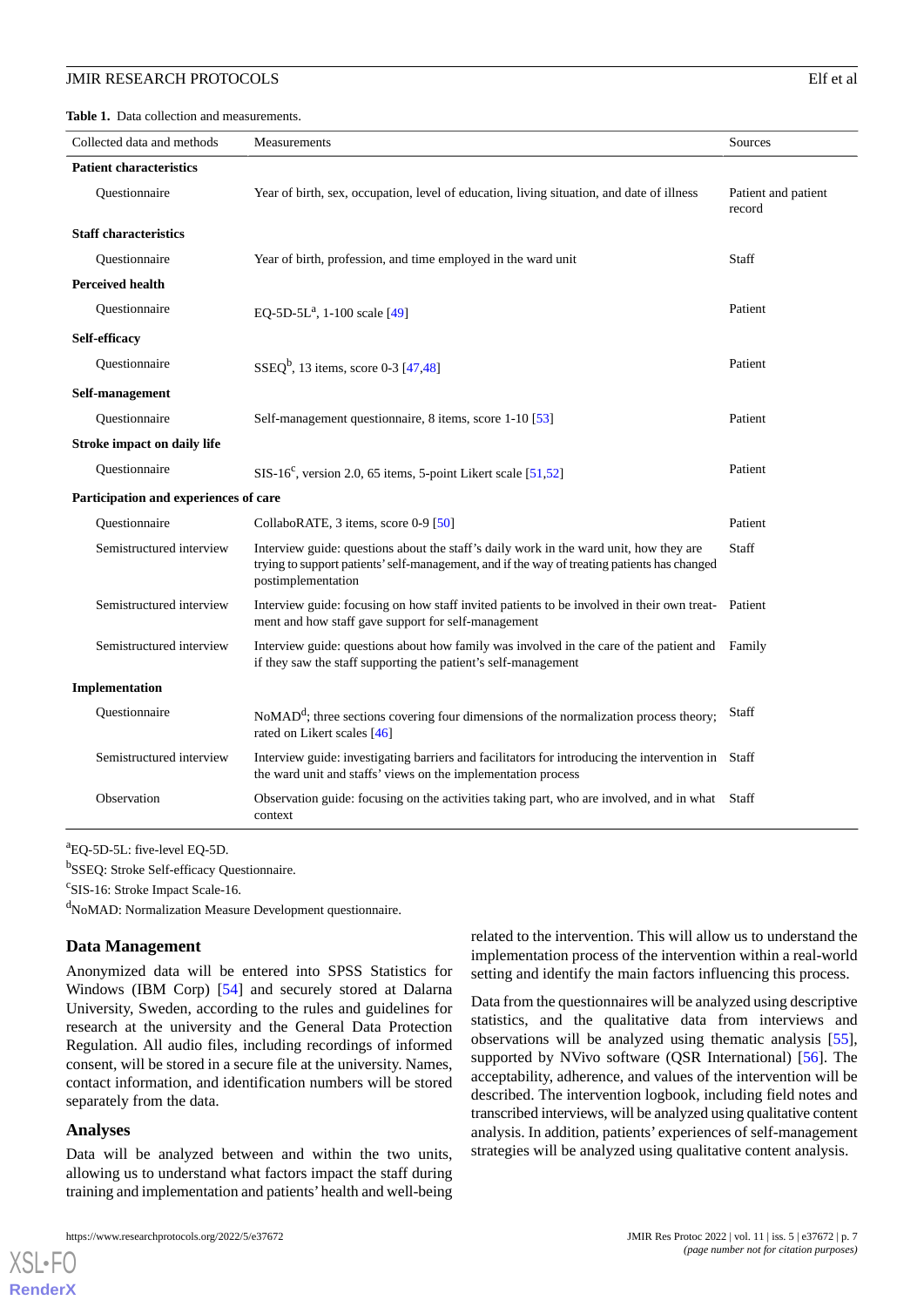#### **Ethics Approval**

Ethical approval was given by the Swedish Ethical Review Authority (2020-02116). Patients and staff have been thoroughly informed of all aspects of the research protocol in which they might be included, and patients have been assigned numbers for anonymization purposes. All data will be collected by phone or using paper questionnaires. Data will be kept in a password-protected database on the research leaders' institutional server, and paper questionnaires will be kept in a locked container at the university.

# *Results*

As of March 2022, the first and second phases were performed at site 1. This means that 20 patients have been enrolled and have completed all baseline measurements. A total of 10 significant others have been interviewed. Observations of the organization and staff interviews have been conducted. The intervention has been performed online by the Bridges team. A total of eight workshops have been conducted online. The researchers have observed workshops, during which they made field notes. Data are being transferred to SPSS and analysis will start when the implementation is completed. However, phase 3 has not started yet, since the implementation had not been completed.

The second site has been recruited, and data collection of baseline data will begin in spring 2022 and will continue for another 6 to 12 months. The intervention is planned to take place in early autumn 2022.

# *Discussion*

## **Principal Findings**

As one of the first studies to examine the feasibility and implementation of a stroke self-management program integrated into a Swedish stroke setting, this study will contribute to (1) a better understanding of the benefits of a self-management approach that specifically targets changing the ways that care providers work with and support patients with stroke and (2) exploring the value of embedding implementation science approaches into the study of complex interventions in stroke, in order to better inform policy makers' decisions about, and implementation of, stroke service delivery.

The qualitative data from the interviews will provide valuable insights as to whether, from a patient perspective, self-management support provided through an adapted Bridges program will reflect greater perceptions of more person-centered care. The study will also provide data to explore whether there have been improvements in perceived health, as well as corresponding improvements according to the underpinning principles and fidelity of Bridges, following a period of staff working in the "Bridges way."

From a clinical perspective, the study will provide new knowledge of whether using a self-management support program based on the concept of self-efficacy and principles to support self-efficacy for self-management will improve rehabilitation through a new integrated way of working into existing health

care interactions where people's needs and skills are taken into account during the first interaction. The intervention is integrated into the way of working rather than being perceived as an add-on to care. We hope that the intervention will foster a better anchoring of patients' and families' needs in the rehabilitation process, reducing the risk that the health care professional is the one who defines the problems. In addition, the intervention is intended to favor more active participation by the patient and family and all members of the rehabilitation team; this will be explored through the qualitative and quantitative data from the study.

Having used implementation science approaches throughout the study design, we expect to obtain deep insights into the implementation process from an individual to a macro perspective. Although each of the domains of the NPT may be necessary for ultimate success, health professional associations have a distinct role, from a macro perspective, in both coherence and cognitive participation, essentially in the sensemaking and relational work required to enact change. Considering the NPT at this level may strengthen the theory and suggest unique factors when looking beyond individuals within a team. Findings from this study will inform best practices guidelines by providing empirical data on effective implementation processes of self-management support, both in general and with relevance for scale-up and spread of this approach to other services in the Swedish context.

The dissemination of results will not only take place through academic publications, but will also focus on communicating research results to practitioners and the public in appropriate trade journals, newspapers, and meeting forums, both in face-to-face meetings and online. Dissemination of popular science articles outside the academic world will take place by various members of the research group.

We anticipate that the findings of the study, overall, will address the current call for health care to move toward more self-management and generate new knowledge about what contributes to successful and sustainable self-management support for people with long-term conditions, which is still underresearched in Swedish health care. The project has advantages, as it makes use of existing service time and can be used by all health care professionals in the context of the patient. From a patient perspective, self-management support will mean more person-centered care focused on the patient's ability and opportunity to take an active part in the care of their health in everyday life. The patient will have support beyond that of earlier self-management interventions that relied too heavily on an individualistic approach, and that focused on personal agency without considering personal circumstances, including social capital, networks, health literacy, ethnicity, and cultural aspects [\[26](#page-9-15)].

#### **Strengths and Limitations**

The proposed study design is a case study design, and the impact on patients' health, well-being, and self-efficacy will need to be tested with a more experimental design. However, our case study research will contribute to a comprehensive and multifaceted exploration of an intervention in a natural uncontrolled setting. We will collect quantitative and qualitative

 $XS$  $\cdot$ FC **[RenderX](http://www.renderx.com/)**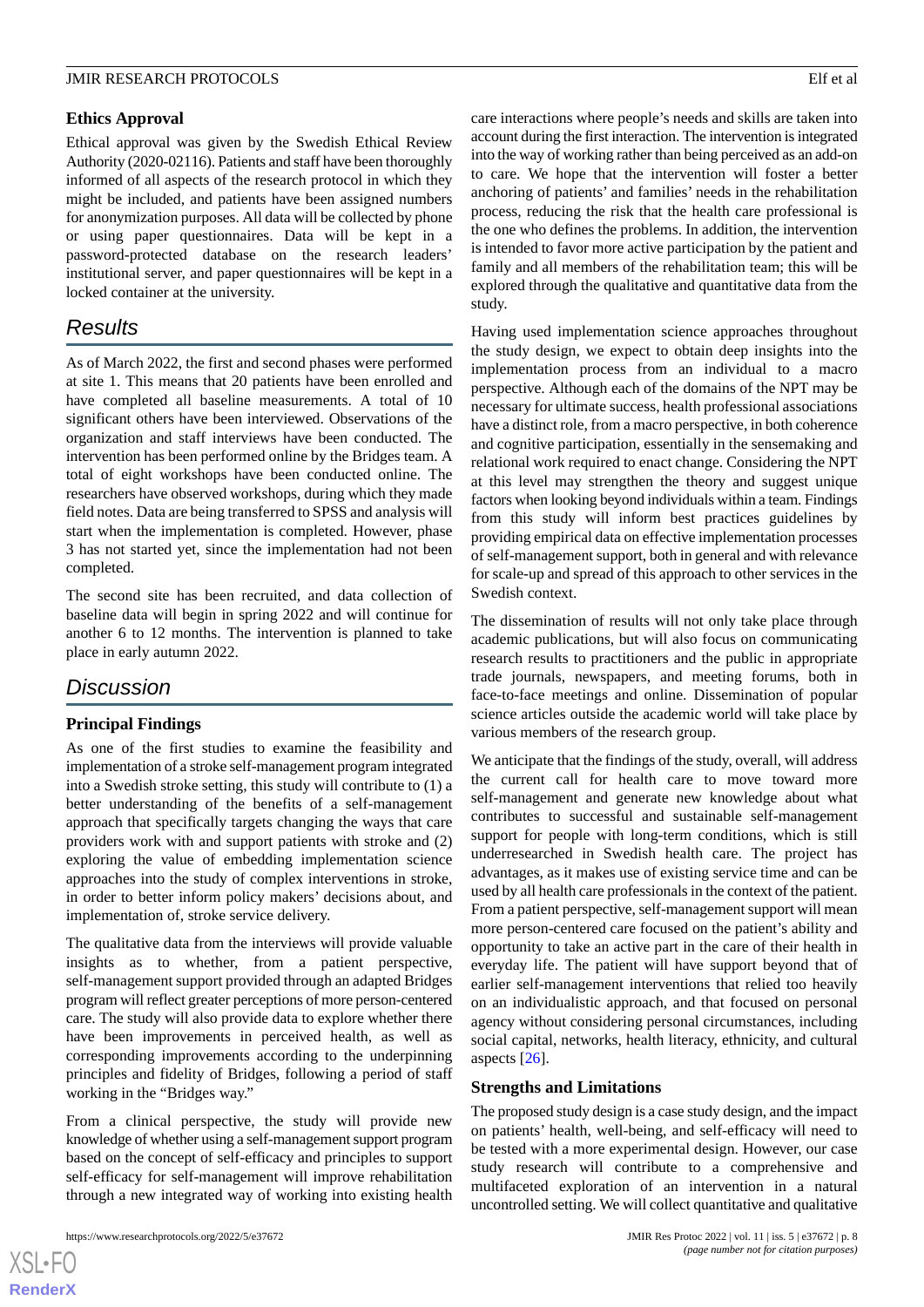on the effectiveness of the intervention and in-depth data on the contextual factors and mechanisms related to its effectiveness, for whom it is effective, and how it is effective. Participating health care providers will gain the resources to engage patients and families and develop their interprofessional self-management skills, which are crucial to meeting patients' needs and to significantly improving patient self-management

support and the rehabilitation process.

data to understand the implementation process, context-dependent insights, and the feasibility of the intervention when adapted to the Swedish context.

#### **Conclusions**

This study represents a unique, highly relevant, and innovative opportunity to maximize knowledge and minimize practice gaps in rehabilitation stroke care. The study will produce robust data

## **Acknowledgments**

This work was supported by project grants from the Swedish Research Council for Health, Work Life and Welfare (grants 2019-00753 and 2020-01236). Special thanks go to Linnea McCarthy at Dalarna University, who is the research assistant on the team.

#### **Authors' Contributions**

ME, FJ, and TF wrote the first draft of the manuscript. All authors contributed to the proposal and writing of the study protocol. All authors reviewed and revised the final manuscript.

# **Conflicts of Interest**

<span id="page-8-8"></span>FJ is the founder and chief executive officer of Bridges Self-Management, a nonprofit organization that is run in partnership with Kingston University and St George's, University of London.

# **Multimedia Appendix 1**

<span id="page-8-9"></span>Description of the study phases. [[PNG File , 45 KB-Multimedia Appendix 1](https://jmir.org/api/download?alt_name=resprot_v11i5e37672_app1.png&filename=0d131710c6222dc890ea7ea7c8b52d99.png)]

# **Multimedia Appendix 2**

Logic model of the SELMA (Self-Management) project. [[PNG File , 129 KB-Multimedia Appendix 2](https://jmir.org/api/download?alt_name=resprot_v11i5e37672_app2.png&filename=6f347e4fcf35a854b1b7da5198ea5dca.png)]

#### **Multimedia Appendix 3**

<span id="page-8-0"></span>Peer Review Report from Forte: Forskningsrådet för hälsa, arbetsliv och välfärd, Sweden (Forte: Swedish Research Council for Health, Working Life and Welfare).

<span id="page-8-1"></span>[[PDF File \(Adobe PDF File\), 83 KB](https://jmir.org/api/download?alt_name=resprot_v11i5e37672_app3.pdf&filename=08a2a60d27201f20d11cf968cac07078.pdf)-[Multimedia Appendix 3\]](https://jmir.org/api/download?alt_name=resprot_v11i5e37672_app3.pdf&filename=08a2a60d27201f20d11cf968cac07078.pdf)

## **References**

- <span id="page-8-2"></span>1. Jones F, Riazi A. Self-efficacy and self-management after stroke: A systematic review. Disabil Rehabil 2011;33(10):797-810. [doi: [10.3109/09638288.2010.511415](http://dx.doi.org/10.3109/09638288.2010.511415)] [Medline: [20795919\]](http://www.ncbi.nlm.nih.gov/entrez/query.fcgi?cmd=Retrieve&db=PubMed&list_uids=20795919&dopt=Abstract)
- <span id="page-8-3"></span>2. Kidd L, Lawrence M, Booth J, Rowat A, Russell S. Development and evaluation of a nurse-led, tailored stroke self-management intervention. BMC Health Serv Res 2015 Sep 04;15:359 [\[FREE Full text\]](https://bmchealthservres.biomedcentral.com/articles/10.1186/s12913-015-1021-y) [doi: [10.1186/s12913-015-1021-y\]](http://dx.doi.org/10.1186/s12913-015-1021-y) [Medline: [26335777](http://www.ncbi.nlm.nih.gov/entrez/query.fcgi?cmd=Retrieve&db=PubMed&list_uids=26335777&dopt=Abstract)]
- <span id="page-8-4"></span>3. Jones F, Riazi A, Norris M. Self-management after stroke: Time for some more questions? Disabil Rehabil 2013 Feb;35(3):257-264. [doi: [10.3109/09638288.2012.691938\]](http://dx.doi.org/10.3109/09638288.2012.691938) [Medline: [22691176](http://www.ncbi.nlm.nih.gov/entrez/query.fcgi?cmd=Retrieve&db=PubMed&list_uids=22691176&dopt=Abstract)]
- <span id="page-8-5"></span>4. Wainwright T, Low M. Beyond acute care: Why collaborative self-management should be an essential part of rehabilitation pathways for COVID-19 patients. J Rehabil Med 2020 May 07;52(5):jrm00055 [\[FREE Full text](https://www.medicaljournals.se/jrm/content/abstract/10.2340/16501977-2685)] [doi: [10.2340/16501977-2685](http://dx.doi.org/10.2340/16501977-2685)] [Medline: [32350542\]](http://www.ncbi.nlm.nih.gov/entrez/query.fcgi?cmd=Retrieve&db=PubMed&list_uids=32350542&dopt=Abstract)
- <span id="page-8-7"></span><span id="page-8-6"></span>5. Lennox L, Maher L, Reed J. Navigating the sustainability landscape: A systematic review of sustainability approaches in healthcare. Implement Sci 2018 Feb 09;13(1):27 [\[FREE Full text\]](https://implementationscience.biomedcentral.com/articles/10.1186/s13012-017-0707-4) [doi: [10.1186/s13012-017-0707-4\]](http://dx.doi.org/10.1186/s13012-017-0707-4) [Medline: [29426341](http://www.ncbi.nlm.nih.gov/entrez/query.fcgi?cmd=Retrieve&db=PubMed&list_uids=29426341&dopt=Abstract)]
- 6. Wasti S, Surya N, Stephan K, Owolabi M. Healthcare settings for rehabilitation after stroke. In: Platz T, editor. Clinical Pathways in Stroke Rehabilitation: Evidence-based Clinical Practice Recommendations. Cham, Switzerland: Springer; 2021:261-282. [doi: [10.1007/978-3-030-58505-1\\_14\]](http://dx.doi.org/10.1007/978-3-030-58505-1_14)
- 7. The Next Generation of Health Reforms: OECD Health Ministerial Meeting. Paris, France: OECD; 2017 Jan 17. URL: <https://www.oecd.org/health/ministerial/ministerial-statement-2017.pdf> [accessed 2022-04-12]
- 8. Nergårdh A, Andersson L, Eriksson J, Lundberg M, Nordström Träff K, Öberg Lindevall M. Good Quality, Local Health Care – A Primary Care Reform (SOU 2018:39). Stockholm, Sweden: Statens offentliga utredningar; 2018 May 01. URL: [http://www.sou.gov.se/wp-content/uploads/2018/06/Summary-SOU-2018.39\\_Final2.pdf](http://www.sou.gov.se/wp-content/uploads/2018/06/Summary-SOU-2018.39_Final2.pdf) [accessed 2022-02-24]

[XSL](http://www.w3.org/Style/XSL)•FO **[RenderX](http://www.renderx.com/)**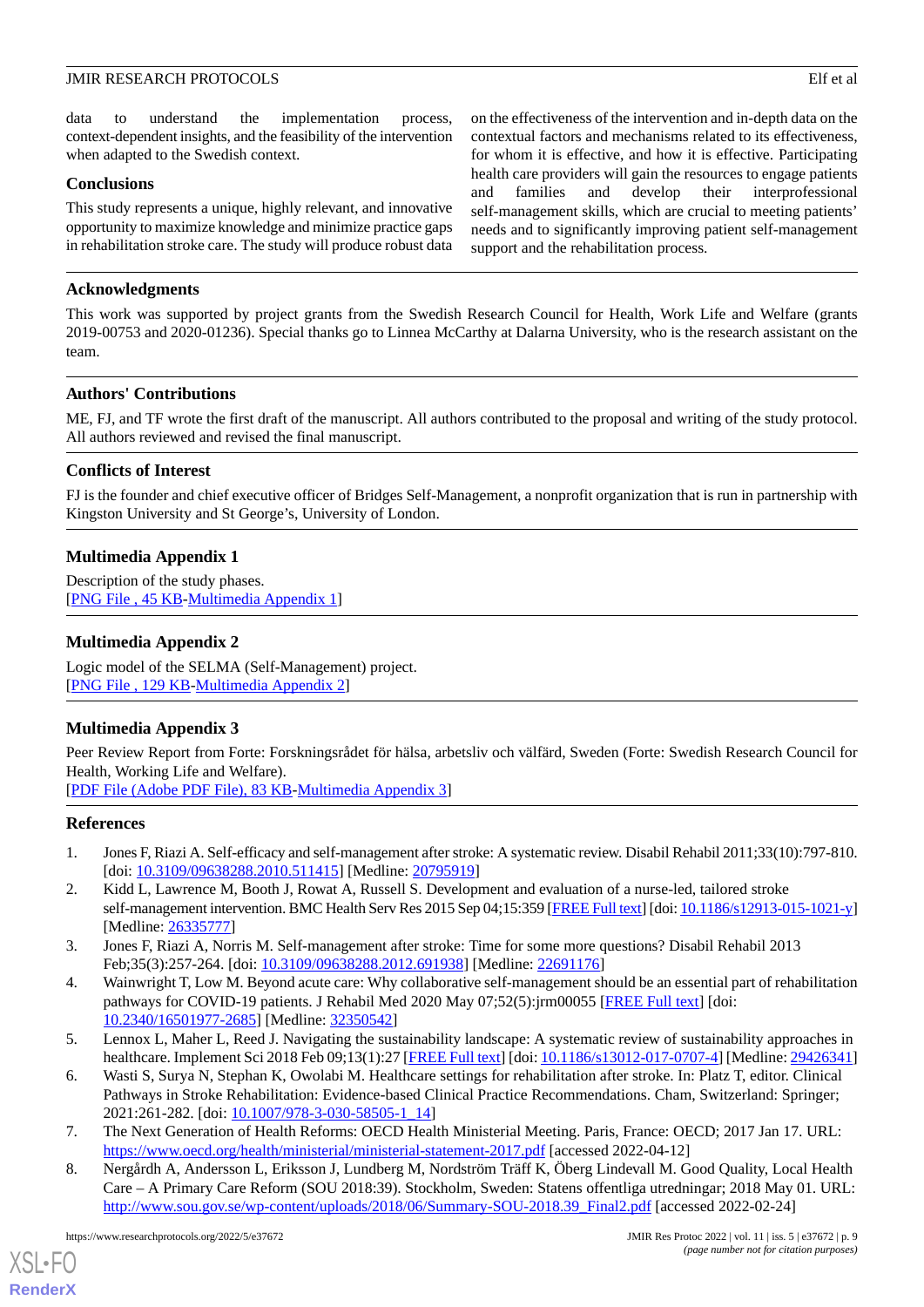- <span id="page-9-0"></span>9. Lindblom S, Flink M, Sjöstrand C, Laska A, von Koch L, Ytterberg C. Perceived quality of care transitions between hospital and the home in people with stroke. J Am Med Dir Assoc 2020 Dec; 21(12):1885-1892 [\[FREE Full text\]](https://linkinghub.elsevier.com/retrieve/pii/S1525-8610(20)30563-6) [doi: [10.1016/j.jamda.2020.06.042](http://dx.doi.org/10.1016/j.jamda.2020.06.042)] [Medline: [32739283\]](http://www.ncbi.nlm.nih.gov/entrez/query.fcgi?cmd=Retrieve&db=PubMed&list_uids=32739283&dopt=Abstract)
- <span id="page-9-1"></span>10. Jackson SM, Solomon SD, Barker RN. Recovering is about living my life, as it evolves: Perspectives of stroke survivors in remote northwest Queensland. Disabil Rehabil 2021 Feb 24:1-10. [doi: [10.1080/09638288.2021.1890242](http://dx.doi.org/10.1080/09638288.2021.1890242)] [Medline: [33625948](http://www.ncbi.nlm.nih.gov/entrez/query.fcgi?cmd=Retrieve&db=PubMed&list_uids=33625948&dopt=Abstract)]
- <span id="page-9-3"></span><span id="page-9-2"></span>11. Rhoda A, Groenewald R, Altigani R, Jones F. Self-management and stroke. In: Frantz J, Schopp L, Rhoda A, editors. Self-Management in Chronic Illness. Cham, Switzerland: Springer; Apr 21, 2021:63-73. [doi: [10.1007/978-3-030-69736-5\\_5\]](http://dx.doi.org/10.1007/978-3-030-69736-5_5)
- 12. Putting people first in managing their health: New WHO guideline on self-care interventions. World Health Organization. 2021 Jun 23. URL: [https://www.who.int/news/item/](https://www.who.int/news/item/23-06-2021-putting-people-first-in-managing-their-health-new-who-guideline-on-self-care-interventions) [23-06-2021-putting-people-first-in-managing-their-health-new-who-guideline-on-self-care-interventions](https://www.who.int/news/item/23-06-2021-putting-people-first-in-managing-their-health-new-who-guideline-on-self-care-interventions) [accessed 2022-04-12]
- <span id="page-9-5"></span><span id="page-9-4"></span>13. Fu V, Weatherall M, McPherson K, Taylor W, McRae A, Thomson T, et al. Taking Charge after Stroke: A randomized controlled trial of a person-centered, self-directed rehabilitation intervention. Int J Stroke 2020 Dec;15(9):954-964 [\[FREE](https://journals.sagepub.com/doi/10.1177/1747493020915144?url_ver=Z39.88-2003&rfr_id=ori:rid:crossref.org&rfr_dat=cr_pub%3dpubmed) [Full text\]](https://journals.sagepub.com/doi/10.1177/1747493020915144?url_ver=Z39.88-2003&rfr_id=ori:rid:crossref.org&rfr_dat=cr_pub%3dpubmed) [doi: [10.1177/1747493020915144](http://dx.doi.org/10.1177/1747493020915144)] [Medline: [32293236](http://www.ncbi.nlm.nih.gov/entrez/query.fcgi?cmd=Retrieve&db=PubMed&list_uids=32293236&dopt=Abstract)]
- 14. Rosengren K, Brannefors P, Carlstrom E. Adoption of the concept of person-centred care into discourse in Europe: A systematic literature review. J Health Organ Manag 2021 Sep 13;35(9):265-280. [doi: [10.1108/jhom-01-2021-0008\]](http://dx.doi.org/10.1108/jhom-01-2021-0008)
- <span id="page-9-6"></span>15. Byrne A, Baldwin A, Harvey C. Whose centre is it anyway? Defining person-centred care in nursing: An integrative review. PLoS One 2020;15(3):e0229923 [[FREE Full text](https://dx.plos.org/10.1371/journal.pone.0229923)] [doi: [10.1371/journal.pone.0229923\]](http://dx.doi.org/10.1371/journal.pone.0229923) [Medline: [32155182](http://www.ncbi.nlm.nih.gov/entrez/query.fcgi?cmd=Retrieve&db=PubMed&list_uids=32155182&dopt=Abstract)]
- <span id="page-9-7"></span>16. Ekman I, Swedberg K, Taft C, Lindseth A, Norberg A, Brink E, et al. Person-centered care–Ready for prime time. Eur J Cardiovasc Nurs 2011 Dec;10(4):248-251. [doi: [10.1016/j.ejcnurse.2011.06.008\]](http://dx.doi.org/10.1016/j.ejcnurse.2011.06.008) [Medline: [21764386](http://www.ncbi.nlm.nih.gov/entrez/query.fcgi?cmd=Retrieve&db=PubMed&list_uids=21764386&dopt=Abstract)]
- <span id="page-9-8"></span>17. Coulter A, Oldham J. Person-centred care: What is it and how do we get there? Future Hosp J 2016 Jun;3(2):114-116 [\[FREE](http://europepmc.org/abstract/MED/31098200) [Full text\]](http://europepmc.org/abstract/MED/31098200) [doi: [10.7861/futurehosp.3-2-114](http://dx.doi.org/10.7861/futurehosp.3-2-114)] [Medline: [31098200](http://www.ncbi.nlm.nih.gov/entrez/query.fcgi?cmd=Retrieve&db=PubMed&list_uids=31098200&dopt=Abstract)]
- <span id="page-9-9"></span>18. Fletcher S, Kulnik ST, Demain S, Jones F. The problem with self-management: Problematising self-management and power using a Foucauldian lens in the context of stroke care and rehabilitation. PLoS One 2019;14(6):e0218517 [[FREE Full text](https://dx.plos.org/10.1371/journal.pone.0218517)] [doi: [10.1371/journal.pone.0218517\]](http://dx.doi.org/10.1371/journal.pone.0218517) [Medline: [31216337\]](http://www.ncbi.nlm.nih.gov/entrez/query.fcgi?cmd=Retrieve&db=PubMed&list_uids=31216337&dopt=Abstract)
- <span id="page-9-10"></span>19. Oh HX, De Silva DA, Toh ZA, Pikkarainen M, Wu VX, He H. The effectiveness of self-management interventions with action-taking components in improving health-related outcomes for adult stroke survivors: A systematic review and meta-analysis. Disabil Rehabil 2021 Nov 10:1-16. [doi: [10.1080/09638288.2021.2001057](http://dx.doi.org/10.1080/09638288.2021.2001057)] [Medline: [34757862](http://www.ncbi.nlm.nih.gov/entrez/query.fcgi?cmd=Retrieve&db=PubMed&list_uids=34757862&dopt=Abstract)]
- 20. Mackey LM, Doody C, Werner EL, Fullen B. Self-management skills in chronic disease management. Med Decis Making 2016 Apr 06;36(6):741-759. [doi: [10.1177/0272989x16638330](http://dx.doi.org/10.1177/0272989x16638330)]
- <span id="page-9-12"></span><span id="page-9-11"></span>21. Wray F, Clarke D, Cruice M, Forster A. Development of a self-management intervention for stroke survivors with aphasia using co-production and behaviour change theory: An outline of methods and processes. PLoS One 2021;16(11):e0259103 [[FREE Full text](https://dx.plos.org/10.1371/journal.pone.0259103)] [doi: [10.1371/journal.pone.0259103](http://dx.doi.org/10.1371/journal.pone.0259103)] [Medline: [34813602](http://www.ncbi.nlm.nih.gov/entrez/query.fcgi?cmd=Retrieve&db=PubMed&list_uids=34813602&dopt=Abstract)]
- <span id="page-9-13"></span>22. Kendall ER, Rogers A. Extinguishing the social?: State sponsored self - care policy and the Chronic Disease Self - management Programme. Disabil Soc 2007 Mar 13;22(2):129-143 [\[FREE Full text](https://doi.org/10.1080/09687590601141535)] [doi: [10.1080/09687590601141535](http://dx.doi.org/10.1080/09687590601141535)]
- <span id="page-9-14"></span>23. Minshall C, Ski CF, Apputhurai P, Thompson DR, Castle DJ, Jenkins Z, et al. Exploring the impact of illness perceptions, self-efficacy, coping strategies, and psychological distress on quality of life in a post-stroke cohort. J Clin Psychol Med Settings 2021 Mar; 28(1): 174-180. [doi: [10.1007/s10880-020-09700-0](http://dx.doi.org/10.1007/s10880-020-09700-0)] [Medline: [31974748](http://www.ncbi.nlm.nih.gov/entrez/query.fcgi?cmd=Retrieve&db=PubMed&list_uids=31974748&dopt=Abstract)]
- <span id="page-9-15"></span>24. van Heugten CM, Wilson BA. Cognition, emotion and fatigue post-stroke. In: Platz T, editor. Clinical Pathways in Stroke Rehabilitation. Cham, Switzerland: Springer; 2021:219-242. [doi: [10.1007/978-3-030-58505-1\\_12\]](http://dx.doi.org/10.1007/978-3-030-58505-1_12)
- <span id="page-9-16"></span>25. Jones F, Gage H, Drummond A, Bhalla A, Grant R, Lennon S, et al. Feasibility study of an integrated stroke self-management programme: A cluster-randomised controlled trial. BMJ Open 2016 Jan 06;6(1):e008900 [[FREE Full text](https://bmjopen.bmj.com/lookup/pmidlookup?view=long&pmid=26739723)] [doi: [10.1136/bmjopen-2015-008900\]](http://dx.doi.org/10.1136/bmjopen-2015-008900) [Medline: [26739723](http://www.ncbi.nlm.nih.gov/entrez/query.fcgi?cmd=Retrieve&db=PubMed&list_uids=26739723&dopt=Abstract)]
- <span id="page-9-17"></span>26. Fryer C, Luker J, McDonnell M, Hillier S. Self management programmes for quality of life in people with stroke. Cochrane Database of Systematic Reviews. 2016 Aug. URL: [https://www.cochranelibrary.com/cdsr/doi/10.1002/](https://www.cochranelibrary.com/cdsr/doi/10.1002/14651858.CD010442.pub2/full) [14651858.CD010442.pub2/full](https://www.cochranelibrary.com/cdsr/doi/10.1002/14651858.CD010442.pub2/full) [accessed 2022-04-12]
- <span id="page-9-18"></span>27. Bandura A. Health promotion by social cognitive means. Health Educ Behav 2004 Apr;31(2):143-164. [doi: [10.1177/1090198104263660\]](http://dx.doi.org/10.1177/1090198104263660) [Medline: [15090118\]](http://www.ncbi.nlm.nih.gov/entrez/query.fcgi?cmd=Retrieve&db=PubMed&list_uids=15090118&dopt=Abstract)
- <span id="page-9-19"></span>28. Tielemans NS, Schepers VP, Visser-Meily JM, Post MW, van Heugten CM. Associations of proactive coping and self-efficacy with psychosocial outcomes in individuals after stroke. Arch Phys Med Rehabil 2015 Aug;96(8):1484-1491. [doi: [10.1016/j.apmr.2015.04.009\]](http://dx.doi.org/10.1016/j.apmr.2015.04.009) [Medline: [25921978](http://www.ncbi.nlm.nih.gov/entrez/query.fcgi?cmd=Retrieve&db=PubMed&list_uids=25921978&dopt=Abstract)]
- <span id="page-9-20"></span>29. Gustavsson C, Bergström J, Denison E, von Koch L. Predictive factors for disability outcome at twenty weeks and two years following a pain self-management group intervention in patients with persistent neck pain in primary health care. J Rehabil Med 2013 Feb;45(2):170-176 [[FREE Full text](https://www.medicaljournals.se/jrm/content/abstract/10.2340/16501977-1083)] [doi: [10.2340/16501977-1083](http://dx.doi.org/10.2340/16501977-1083)] [Medline: [23250561\]](http://www.ncbi.nlm.nih.gov/entrez/query.fcgi?cmd=Retrieve&db=PubMed&list_uids=23250561&dopt=Abstract)
- 30. Rudd AG, Bowen A, Young GR, James MA. The latest national clinical guideline for stroke. Clin Med (Lond) 2017 Apr;17(2):154-155 [\[FREE Full text\]](http://europepmc.org/abstract/MED/28365628) [doi: [10.7861/clinmedicine.17-2-154](http://dx.doi.org/10.7861/clinmedicine.17-2-154)] [Medline: [28365628\]](http://www.ncbi.nlm.nih.gov/entrez/query.fcgi?cmd=Retrieve&db=PubMed&list_uids=28365628&dopt=Abstract)
- 31. McKenna S, Jones F, Glenfield P, Lennon S. Bridges self-management program for people with stroke in the community: A feasibility randomized controlled trial. Int J Stroke 2015 Jul;10(5):697-704. [doi: [10.1111/ijs.12195\]](http://dx.doi.org/10.1111/ijs.12195) [Medline: [24256085\]](http://www.ncbi.nlm.nih.gov/entrez/query.fcgi?cmd=Retrieve&db=PubMed&list_uids=24256085&dopt=Abstract)

 $XS$  • FO **[RenderX](http://www.renderx.com/)**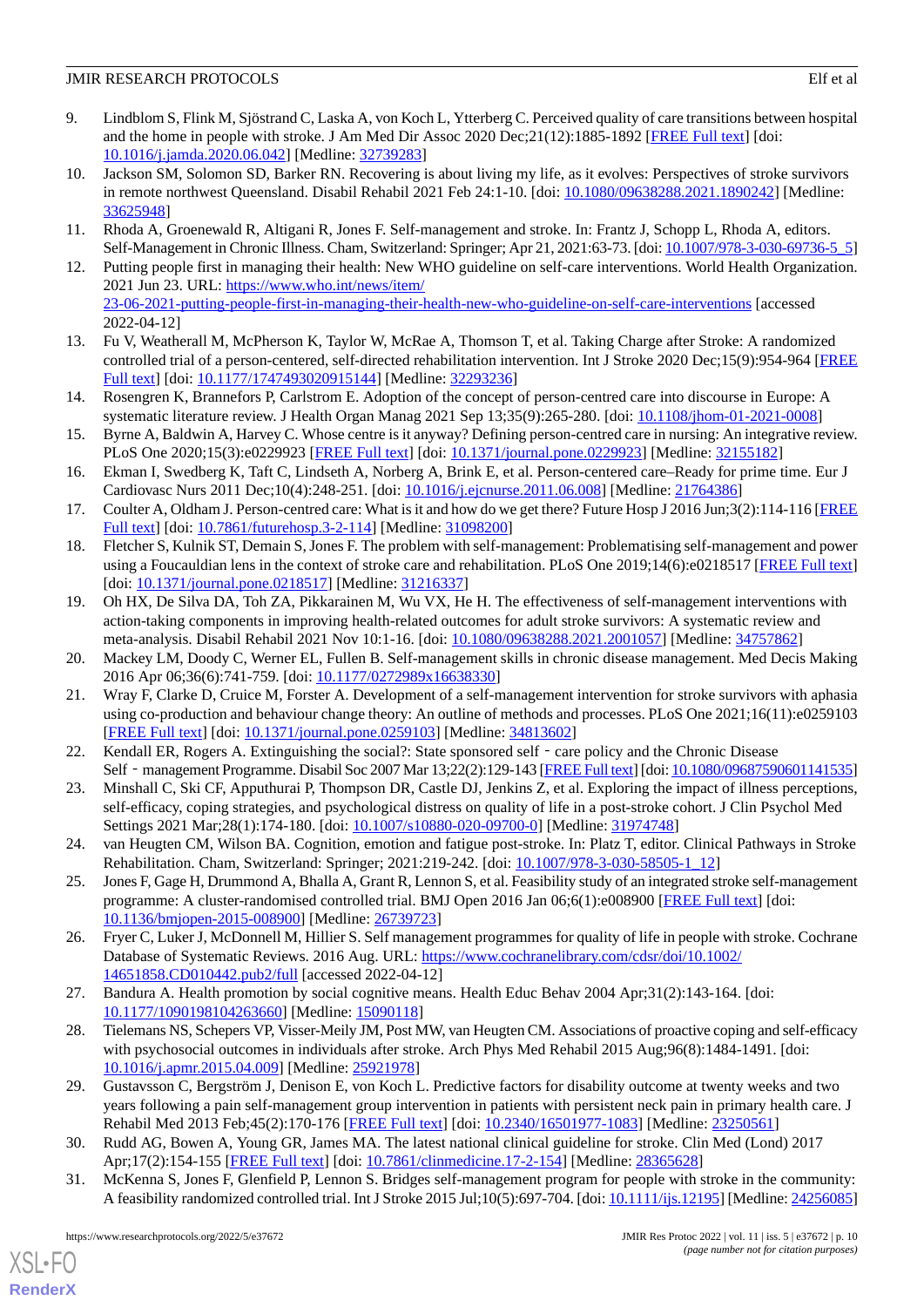- 32. Singer B, Jones F, Lennon S. Adapting the Bridges stroke self-management programme for use in Australia. Int J Ther Rehabil 2018 Aug 02;25(8):414-423. [doi: [10.12968/ijtr.2018.25.8.414\]](http://dx.doi.org/10.12968/ijtr.2018.25.8.414)
- <span id="page-10-0"></span>33. Jones F, Pöstges H, Brimicombe L. Building Bridges between healthcare professionals, patients and families: A coproduced and integrated approach to self-management support in stroke. NeuroRehabilitation 2016 Oct 14;39(4):471-480 [[FREE](https://content.iospress.com/articles/neurorehabilitation/nre1379) [Full text\]](https://content.iospress.com/articles/neurorehabilitation/nre1379) [doi: [10.3233/nre-161379\]](http://dx.doi.org/10.3233/nre-161379)
- <span id="page-10-2"></span><span id="page-10-1"></span>34. Nilsen P. Making sense of implementation theories, models, and frameworks. In: Albers B, Shlonsky A, Mildon R, editors. Implementation Science 3.0. Cham, Switzerland: Springer; 2020:53-79. [doi: [10.1007/978-3-030-03874-8\\_3](http://dx.doi.org/10.1007/978-3-030-03874-8_3)]
- <span id="page-10-3"></span>35. Skivington K, Matthews L, Simpson S, Craig P, Baird J, Blazeby J, et al. A new framework for developing and evaluating complex interventions: Update of Medical Research Council guidance. BMJ 2021 Sep 30;374:n2061 [\[FREE Full text\]](http://www.bmj.com/lookup/pmidlookup?view=long&pmid=34593508) [doi: [10.1136/bmj.n2061\]](http://dx.doi.org/10.1136/bmj.n2061) [Medline: [34593508\]](http://www.ncbi.nlm.nih.gov/entrez/query.fcgi?cmd=Retrieve&db=PubMed&list_uids=34593508&dopt=Abstract)
- <span id="page-10-4"></span>36. Goodrick D. Comparative Case Studies, Methodological Briefs: Impact Evaluation 9. Florence, Italy: UNICEF Office of Research; 2014. URL: [https://www.unicef-irc.org/publications/pdf/brief\\_9\\_comparativecasestudies\\_eng.pdf](https://www.unicef-irc.org/publications/pdf/brief_9_comparativecasestudies_eng.pdf) [accessed 2022-04-12]
- <span id="page-10-5"></span>37. Craig P, Dieppe P, Macintyre S, Michie S, Zazareth I, Petticrew M. Developing and Evaluating Complex Interventions: The New Medical Research Council Guidance. Swindon, UK: UK Research and Innovation, Medical Research Council; 2008 Sep 29. URL: [https://webarchive.nationalarchives.gov.uk/ukgwa/20220207162925/http://mrc.ukri.org/documents/](https://webarchive.nationalarchives.gov.uk/ukgwa/20220207162925/http://mrc.ukri.org/documents/pdf/complex-interventions-guidance/) [pdf/complex-interventions-guidance/](https://webarchive.nationalarchives.gov.uk/ukgwa/20220207162925/http://mrc.ukri.org/documents/pdf/complex-interventions-guidance/) [accessed 2022-04-18]
- <span id="page-10-6"></span>38. Creswell JW, Plano Clarke VL. Designing and Conducting Mixed Methods Research. 3rd edition. Thousand Oaks, CA: SAGE Publications, Inc; 2017.
- <span id="page-10-7"></span>39. May C, Finch T. Implementing, embedding, and integrating practices: An outline of normalization process theory. Sociology 2009 Jun 15;43(3):535-554. [doi: [10.1177/0038038509103208\]](http://dx.doi.org/10.1177/0038038509103208)
- 40. May CR, Cummings A, Girling M, Bracher M, Mair FS, May CM, et al. Using normalization process theory in feasibility studies and process evaluations of complex healthcare interventions: A systematic review. Implement Sci 2018 Jun 07;13(1):80 [[FREE Full text\]](https://implementationscience.biomedcentral.com/articles/10.1186/s13012-018-0758-1) [doi: [10.1186/s13012-018-0758-1](http://dx.doi.org/10.1186/s13012-018-0758-1)] [Medline: [29879986](http://www.ncbi.nlm.nih.gov/entrez/query.fcgi?cmd=Retrieve&db=PubMed&list_uids=29879986&dopt=Abstract)]
- <span id="page-10-8"></span>41. Bosomworth H, Rodgers H, Shaw L, Smith L, Aird L, Howel D, et al. Evaluation of the enhanced upper limb therapy programme within the Robot-Assisted Training for the Upper Limb after Stroke trial: Descriptive analysis of intervention fidelity, goal selection and goal achievement. Clin Rehabil 2021 Jan;35(1):119-134 [[FREE Full text](https://journals.sagepub.com/doi/10.1177/0269215520953833?url_ver=Z39.88-2003&rfr_id=ori:rid:crossref.org&rfr_dat=cr_pub%3dpubmed)] [doi: [10.1177/0269215520953833\]](http://dx.doi.org/10.1177/0269215520953833) [Medline: [32914639\]](http://www.ncbi.nlm.nih.gov/entrez/query.fcgi?cmd=Retrieve&db=PubMed&list_uids=32914639&dopt=Abstract)
- <span id="page-10-9"></span>42. Clarke D, Gombert-Waldron K, Honey S, Cloud G, Harris R, Macdonald A, et al. Co-designing organisational improvements and interventions to increase inpatient activity in four stroke units in England: A mixed-methods process evaluation using normalisation process theory. BMJ Open 2021 Jan 26;11(1):e042723 [\[FREE Full text](https://bmjopen.bmj.com/lookup/pmidlookup?view=long&pmid=33500286)] [doi: [10.1136/bmjopen-2020-042723\]](http://dx.doi.org/10.1136/bmjopen-2020-042723) [Medline: [33500286](http://www.ncbi.nlm.nih.gov/entrez/query.fcgi?cmd=Retrieve&db=PubMed&list_uids=33500286&dopt=Abstract)]
- <span id="page-10-10"></span>43. Chan A, Tetzlaff JM, Altman DG, Laupacis A, Gøtzsche PC, Krleža-Jerić K, et al. SPIRIT 2013 statement: Defining standard protocol items for clinical trials. Ann Intern Med 2013 Feb 05;158(3):200-207 [\[FREE Full text\]](https://www.acpjournals.org/doi/abs/10.7326/0003-4819-158-3-201302050-00583?url_ver=Z39.88-2003&rfr_id=ori:rid:crossref.org&rfr_dat=cr_pub%3dpubmed) [doi: [10.7326/0003-4819-158-3-201302050-00583](http://dx.doi.org/10.7326/0003-4819-158-3-201302050-00583)] [Medline: [23295957](http://www.ncbi.nlm.nih.gov/entrez/query.fcgi?cmd=Retrieve&db=PubMed&list_uids=23295957&dopt=Abstract)]
- <span id="page-10-12"></span><span id="page-10-11"></span>44. Hoffmann TC, Glasziou PP, Boutron I, Milne R, Perera R, Moher D, et al. Better reporting of interventions: Template for intervention description and replication (TIDieR) checklist and guide. BMJ 2014 Mar 07;348:g1687. [doi: [10.1136/bmj.g1687](http://dx.doi.org/10.1136/bmj.g1687)] [Medline: [24609605](http://www.ncbi.nlm.nih.gov/entrez/query.fcgi?cmd=Retrieve&db=PubMed&list_uids=24609605&dopt=Abstract)]
- <span id="page-10-13"></span>45. Morgan SJ, Pullon SRH, Macdonald LM, McKinlay EM, Gray BV. Case study observational research: A framework for conducting case study research where observation data are the focus. Qual Health Res 2017 Jun;27(7):1060-1068. [doi: [10.1177/1049732316649160\]](http://dx.doi.org/10.1177/1049732316649160) [Medline: [27217290\]](http://www.ncbi.nlm.nih.gov/entrez/query.fcgi?cmd=Retrieve&db=PubMed&list_uids=27217290&dopt=Abstract)
- <span id="page-10-14"></span>46. Elf M, Nordmark S, Lyhagen J, Lindberg I, Finch T, Åberg AC. The Swedish version of the Normalization Process Theory Measure S-NoMAD: Translation, adaptation, and pilot testing. Implement Sci 2018 Dec 04;13(1):146 [[FREE Full text](https://implementationscience.biomedcentral.com/articles/10.1186/s13012-018-0835-5)] [doi: [10.1186/s13012-018-0835-5](http://dx.doi.org/10.1186/s13012-018-0835-5)] [Medline: [30509289\]](http://www.ncbi.nlm.nih.gov/entrez/query.fcgi?cmd=Retrieve&db=PubMed&list_uids=30509289&dopt=Abstract)
- <span id="page-10-16"></span><span id="page-10-15"></span>47. Riazi A, Aspden T, Jones F. Stroke Self-efficacy Questionnaire: A Rasch-refined measure of confidence post stroke. J Rehabil Med 2014 May;46(5):406-412 [\[FREE Full text\]](https://www.medicaljournals.se/jrm/content/abstract/10.2340/16501977-1789) [doi: [10.2340/16501977-1789](http://dx.doi.org/10.2340/16501977-1789)] [Medline: [24658341](http://www.ncbi.nlm.nih.gov/entrez/query.fcgi?cmd=Retrieve&db=PubMed&list_uids=24658341&dopt=Abstract)]
- 48. Pedersen SKS, Pallesen H. Stroke self-efficacy questionnaire Denmark (SSEQ-DK): Test-retest of the Danish version. Top Stroke Rehabil 2022 Jan 07:1-10. [doi: [10.1080/10749357.2021.2016097\]](http://dx.doi.org/10.1080/10749357.2021.2016097) [Medline: [34994306](http://www.ncbi.nlm.nih.gov/entrez/query.fcgi?cmd=Retrieve&db=PubMed&list_uids=34994306&dopt=Abstract)]
- <span id="page-10-17"></span>49. Golicki D, Niewada M, Buczek J, Karlińska A, Kobayashi A, Janssen MF, et al. Validity of EQ-5D-5L in stroke. Qual Life Res 2015 Apr;24(4):845-850 [\[FREE Full text\]](http://europepmc.org/abstract/MED/25347978) [doi: [10.1007/s11136-014-0834-1](http://dx.doi.org/10.1007/s11136-014-0834-1)] [Medline: [25347978](http://www.ncbi.nlm.nih.gov/entrez/query.fcgi?cmd=Retrieve&db=PubMed&list_uids=25347978&dopt=Abstract)]
- <span id="page-10-18"></span>50. Barr PJ, Thompson R, Walsh T, Grande SW, Ozanne EM, Elwyn G. The psychometric properties of CollaboRATE: A fast and frugal patient-reported measure of the shared decision-making process. J Med Internet Res 2014 Jan 03;16(1):e2 [\[FREE](https://www.jmir.org/2014/1/e2/) [Full text\]](https://www.jmir.org/2014/1/e2/) [doi: [10.2196/jmir.3085](http://dx.doi.org/10.2196/jmir.3085)] [Medline: [24389354\]](http://www.ncbi.nlm.nih.gov/entrez/query.fcgi?cmd=Retrieve&db=PubMed&list_uids=24389354&dopt=Abstract)
- 51. Duncan PW, Wallace D, Lai SM, Johnson D, Embretson S, Laster LJ. The stroke impact scale version 2.0. Evaluation of reliability, validity, and sensitivity to change. Stroke 1999 Oct;30(10):2131-2140. [doi: [10.1161/01.str.30.10.2131\]](http://dx.doi.org/10.1161/01.str.30.10.2131) [Medline: [10512918](http://www.ncbi.nlm.nih.gov/entrez/query.fcgi?cmd=Retrieve&db=PubMed&list_uids=10512918&dopt=Abstract)]
- 52. Chou C, Ou Y, Chiang T. Psychometric comparisons of four disease-specific health-related quality of life measures for stroke survivors. Clin Rehabil 2015 Aug;29(8):816-829. [doi: [10.1177/0269215514555137](http://dx.doi.org/10.1177/0269215514555137)] [Medline: [25352615](http://www.ncbi.nlm.nih.gov/entrez/query.fcgi?cmd=Retrieve&db=PubMed&list_uids=25352615&dopt=Abstract)]

[XSL](http://www.w3.org/Style/XSL)•FO **[RenderX](http://www.renderx.com/)**